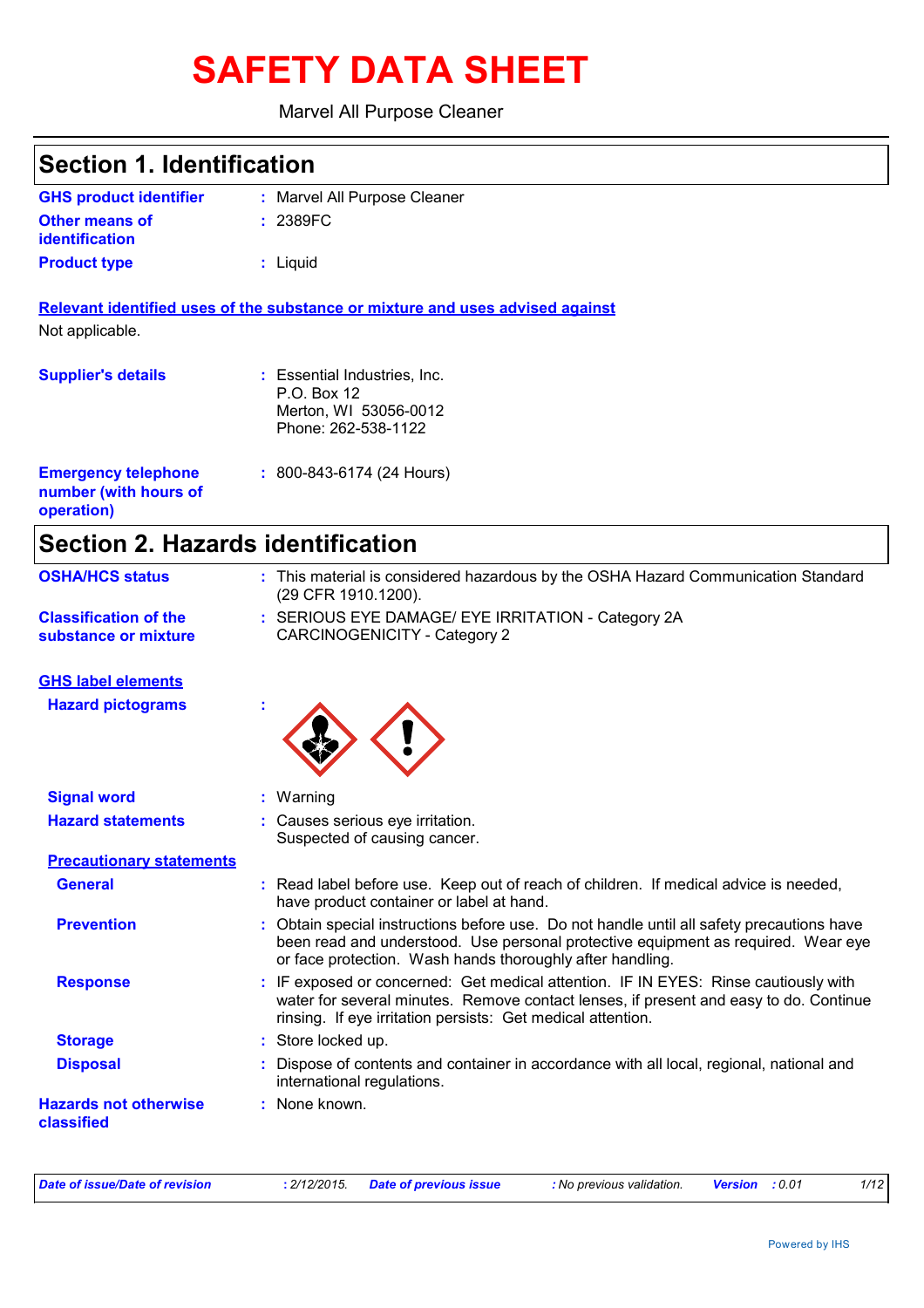### **Section 3. Composition/information on ingredients**

### **Substance/mixture**

#### **Other means of identification**

**:** Mixture

**:** Not available

#### **CAS number/other identifiers**

| <b>CAS number</b>   | : Not applicable |
|---------------------|------------------|
| <b>Product code</b> | : 2389FC         |

| <b>Ingredient name</b>     | $\frac{9}{6}$ | <b>CAS number</b> |
|----------------------------|---------------|-------------------|
| Coconut oil diethanolamide | $15 - 10$     | 68603-42-9        |
| Diethanolamine             | 1 - 5         | 111-42-2          |
| 2-butoxyethanol            | - 5           | 111-76-2          |

Any concentration shown as a range is to protect confidentiality or is due to batch variation.

**There are no additional ingredients present which, within the current knowledge of the supplier and in the concentrations applicable, are classified as hazardous to health or the environment and hence require reporting in this section.**

**Occupational exposure limits, if available, are listed in Section 8.**

### **Section 4. First aid measures**

#### **Description of necessary first aid measures**

| <u>2000 Priori of Hooddodi y mot and modelared</u><br><b>Eye contact</b> | : Immediately flush eyes with plenty of water, occasionally lifting the upper and lower                                                                                                                                                                                                                                                                                                                                                                                                                                                                                                                                                                                                                                                                                   |
|--------------------------------------------------------------------------|---------------------------------------------------------------------------------------------------------------------------------------------------------------------------------------------------------------------------------------------------------------------------------------------------------------------------------------------------------------------------------------------------------------------------------------------------------------------------------------------------------------------------------------------------------------------------------------------------------------------------------------------------------------------------------------------------------------------------------------------------------------------------|
|                                                                          | eyelids. Check for and remove any contact lenses. Continue to rinse for at least 10<br>minutes. Get medical attention.                                                                                                                                                                                                                                                                                                                                                                                                                                                                                                                                                                                                                                                    |
| <b>Inhalation</b>                                                        | : Remove victim to fresh air and keep at rest in a position comfortable for breathing. If<br>not breathing, if breathing is irregular or if respiratory arrest occurs, provide artificial<br>respiration or oxygen by trained personnel. It may be dangerous to the person providing<br>aid to give mouth-to-mouth resuscitation. Get medical attention. If unconscious, place<br>in recovery position and get medical attention immediately. Maintain an open airway.<br>Loosen tight clothing such as a collar, tie, belt or waistband. In case of inhalation of<br>decomposition products in a fire, symptoms may be delayed. The exposed person may<br>need to be kept under medical surveillance for 48 hours.                                                       |
| <b>Skin contact</b>                                                      | : Flush contaminated skin with plenty of water. Remove contaminated clothing and<br>shoes. Continue to rinse for at least 10 minutes. Get medical attention. Wash clothing<br>before reuse. Clean shoes thoroughly before reuse.                                                                                                                                                                                                                                                                                                                                                                                                                                                                                                                                          |
| <b>Ingestion</b>                                                         | : Wash out mouth with water. Remove dentures if any. Remove victim to fresh air and<br>keep at rest in a position comfortable for breathing. If material has been swallowed and<br>the exposed person is conscious, give small quantities of water to drink. Stop if the<br>exposed person feels sick as vomiting may be dangerous. Do not induce vomiting<br>unless directed to do so by medical personnel. If vomiting occurs, the head should be<br>kept low so that vomit does not enter the lungs. Get medical attention. Never give<br>anything by mouth to an unconscious person. If unconscious, place in recovery position<br>and get medical attention immediately. Maintain an open airway. Loosen tight clothing<br>such as a collar, tie, belt or waistband. |
| Most important symptoms/effects, acute and delayed                       |                                                                                                                                                                                                                                                                                                                                                                                                                                                                                                                                                                                                                                                                                                                                                                           |

| <b>Potential acute health effects</b> |                                                                                                                     |                                  |                           |                       |  |      |
|---------------------------------------|---------------------------------------------------------------------------------------------------------------------|----------------------------------|---------------------------|-----------------------|--|------|
| <b>Eye contact</b>                    |                                                                                                                     | : Causes serious eye irritation. |                           |                       |  |      |
| <b>Inhalation</b>                     | Exposure to decomposition products may cause a health hazard. Serious effects may<br>be delayed following exposure. |                                  |                           |                       |  |      |
| <b>Skin contact</b>                   | : No known significant effects or critical hazards.                                                                 |                                  |                           |                       |  |      |
| <b>Ingestion</b>                      | Irritating to mouth, throat and stomach.                                                                            |                                  |                           |                       |  |      |
| <b>Date of issue/Date of revision</b> | : 2/12/2015.                                                                                                        | <b>Date of previous issue</b>    | : No previous validation. | <b>Version</b> : 0.01 |  | 2/12 |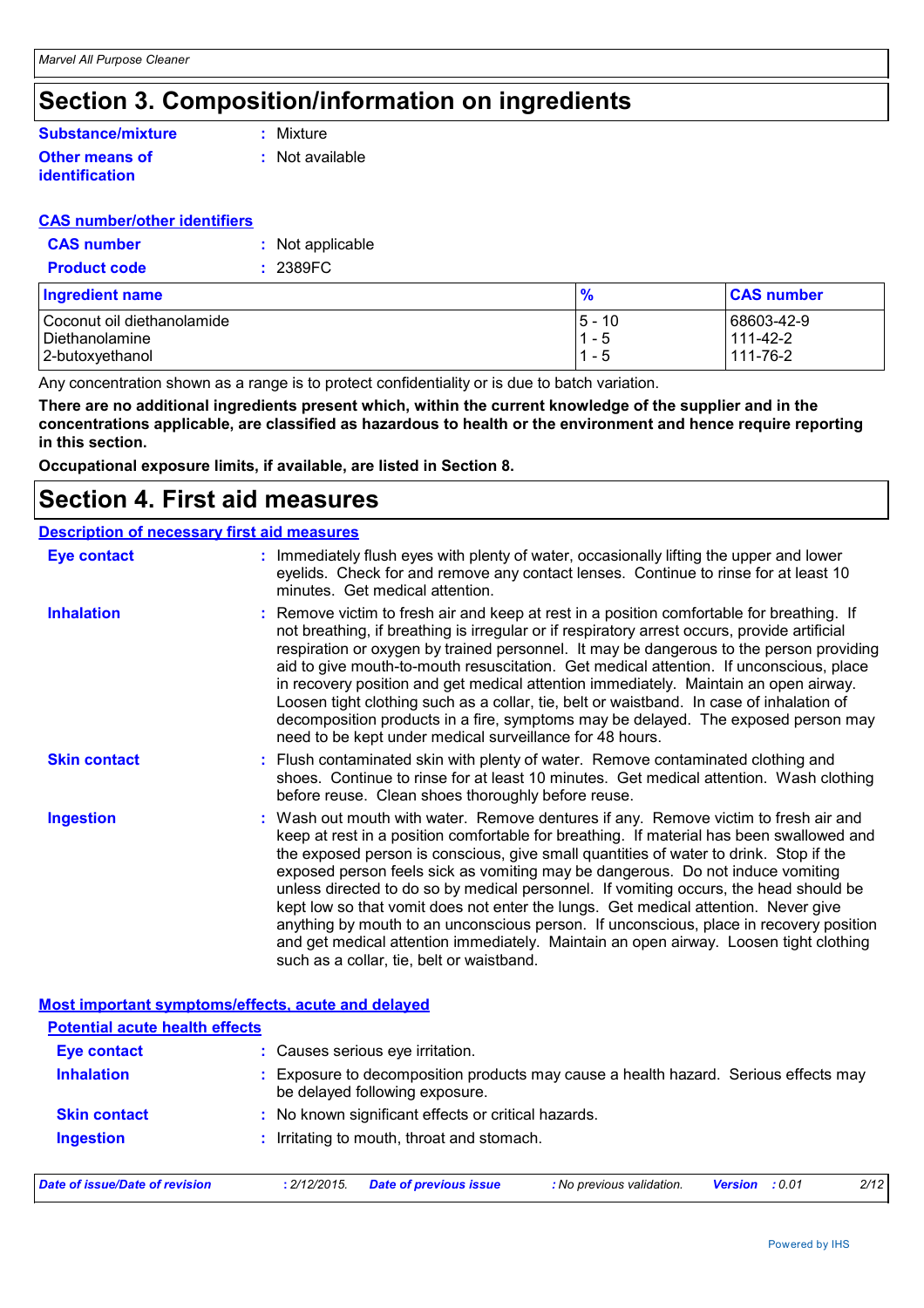### **Section 4. First aid measures**

#### **Over-exposure signs/symptoms**

| Eye contact         | : Adverse symptoms may include the following:<br>pain or irritation<br>watering<br>redness |
|---------------------|--------------------------------------------------------------------------------------------|
| <b>Inhalation</b>   | : No specific data.                                                                        |
| <b>Skin contact</b> | : No specific data.                                                                        |
| <b>Ingestion</b>    | : No specific data.                                                                        |

| Indication of immediate medical attention and special treatment needed, if necessary |  |                                                                                                                                                                               |  |  |
|--------------------------------------------------------------------------------------|--|-------------------------------------------------------------------------------------------------------------------------------------------------------------------------------|--|--|
| <b>Notes to physician</b>                                                            |  | : In case of inhalation of decomposition products in a fire, symptoms may be delayed.<br>The exposed person may need to be kept under medical surveillance for 48 hours.      |  |  |
| <b>Specific treatments</b>                                                           |  | : No specific treatment.                                                                                                                                                      |  |  |
| <b>Protection of first-aiders</b>                                                    |  | : No action shall be taken involving any personal risk or without suitable training. It may<br>be dangerous to the person providing aid to give mouth-to-mouth resuscitation. |  |  |

#### **See toxicological information (Section 11)**

### **Section 5. Fire-fighting measures**

| <b>Extinguishing media</b>                               |                                                                                                                                                                                                     |
|----------------------------------------------------------|-----------------------------------------------------------------------------------------------------------------------------------------------------------------------------------------------------|
| <b>Suitable extinguishing</b><br>media                   | : Use an extinguishing agent suitable for the surrounding fire.                                                                                                                                     |
| Unsuitable extinguishing<br>media                        | : None known.                                                                                                                                                                                       |
| <b>Specific hazards arising</b><br>from the chemical     | : In a fire or if heated, a pressure increase will occur and the container may burst.                                                                                                               |
| <b>Hazardous thermal</b><br>decomposition products       | : Decomposition products may include the following materials:<br>carbon dioxide<br>carbon monoxide<br>nitrogen oxides                                                                               |
| <b>Special protective actions</b><br>for fire-fighters   | : Promptly isolate the scene by removing all persons from the vicinity of the incident if<br>there is a fire. No action shall be taken involving any personal risk or without suitable<br>training. |
| <b>Special protective</b><br>equipment for fire-fighters | : Fire-fighters should wear appropriate protective equipment and self-contained breathing<br>apparatus (SCBA) with a full face-piece operated in positive pressure mode.                            |

### **Section 6. Accidental release measures**

|                                | <b>Personal precautions, protective equipment and emergency procedures</b>                                                                                                                                                                                                                                                                                                                                       |
|--------------------------------|------------------------------------------------------------------------------------------------------------------------------------------------------------------------------------------------------------------------------------------------------------------------------------------------------------------------------------------------------------------------------------------------------------------|
| For non-emergency<br>personnel | : No action shall be taken involving any personal risk or without suitable training.<br>Evacuate surrounding areas. Keep unnecessary and unprotected personnel from<br>entering. Do not touch or walk through spilled material. Avoid breathing vapor or mist.<br>Provide adequate ventilation. Wear appropriate respirator when ventilation is<br>inadequate. Put on appropriate personal protective equipment. |
| For emergency responders       | If specialised clothing is required to deal with the spillage, take note of any information<br>in Section 8 on suitable and unsuitable materials. See also the information in "For non-<br>emergency personnel".                                                                                                                                                                                                 |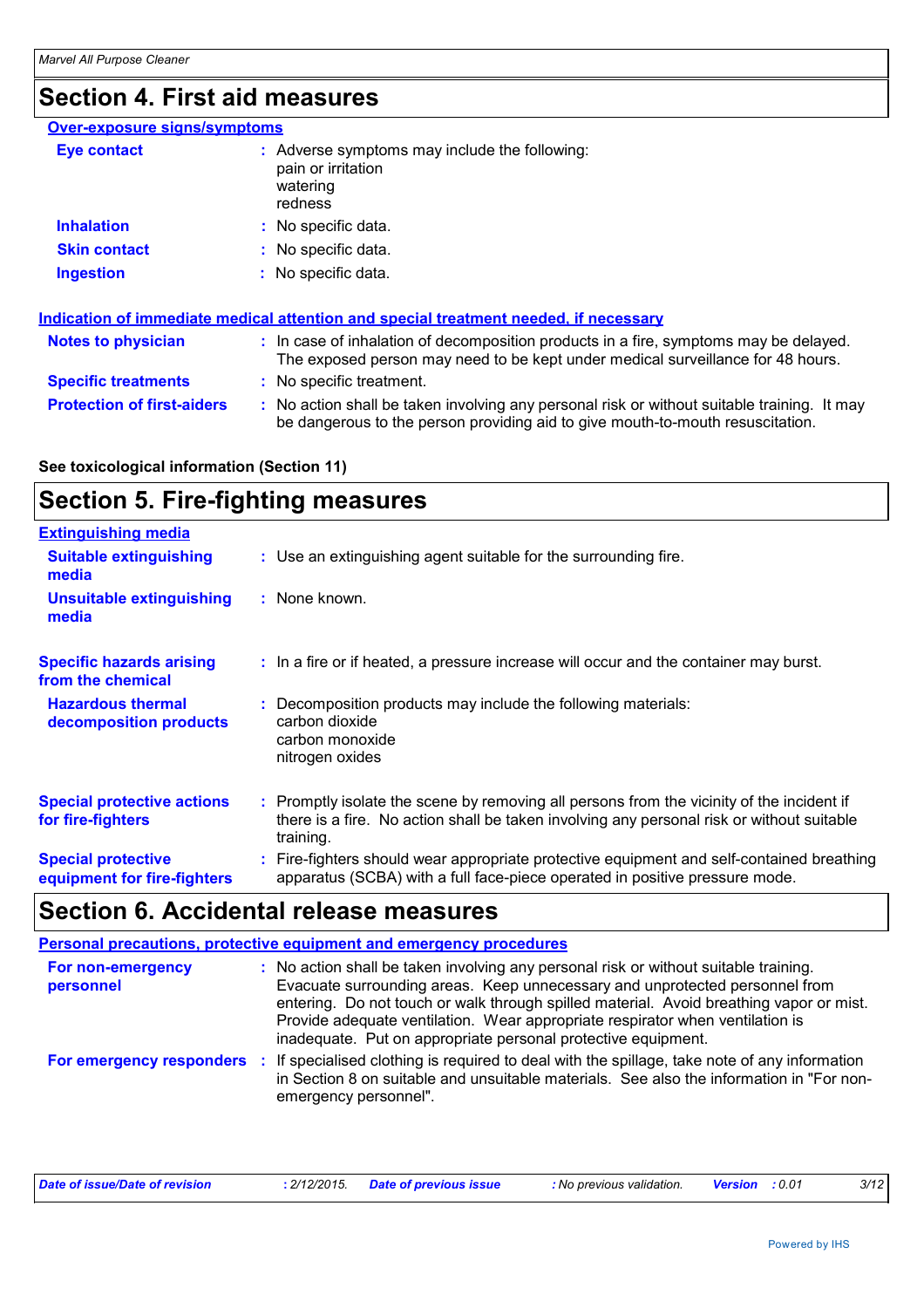### **Section 6. Accidental release measures**

| <b>Environmental precautions</b>                             | : Avoid dispersal of spilled material and runoff and contact with soil, waterways, drains<br>and sewers. Inform the relevant authorities if the product has caused environmental<br>pollution (sewers, waterways, soil or air).                                                                                                                                                                                                                                                                                                                                                                                                                                                                              |  |
|--------------------------------------------------------------|--------------------------------------------------------------------------------------------------------------------------------------------------------------------------------------------------------------------------------------------------------------------------------------------------------------------------------------------------------------------------------------------------------------------------------------------------------------------------------------------------------------------------------------------------------------------------------------------------------------------------------------------------------------------------------------------------------------|--|
| <b>Methods and materials for containment and cleaning up</b> |                                                                                                                                                                                                                                                                                                                                                                                                                                                                                                                                                                                                                                                                                                              |  |
| <b>Small spill</b>                                           | : Stop leak if without risk. Move containers from spill area. Dilute with water and mop up<br>if water-soluble. Alternatively, or if water-insoluble, absorb with an inert dry material and<br>place in an appropriate waste disposal container. Dispose of via a licensed waste<br>disposal contractor.                                                                                                                                                                                                                                                                                                                                                                                                     |  |
| <b>Large spill</b>                                           | : Stop leak if without risk. Move containers from spill area. Approach release from<br>upwind. Prevent entry into sewers, water courses, basements or confined areas. Wash<br>spillages into an effluent treatment plant or proceed as follows. Contain and collect<br>spillage with non-combustible, absorbent material e.g. sand, earth, vermiculite or<br>diatomaceous earth and place in container for disposal according to local regulations<br>(see Section 13). Dispose of via a licensed waste disposal contractor. Contaminated<br>absorbent material may pose the same hazard as the spilled product. Note: see<br>Section 1 for emergency contact information and Section 13 for waste disposal. |  |

### **Section 7. Handling and storage**

#### **Precautions for safe handling**

| <b>Protective measures</b>                                                       | : Put on appropriate personal protective equipment (see Section 8). Avoid exposure -<br>obtain special instructions before use. Do not handle until all safety precautions have<br>been read and understood. Do not get in eyes or on skin or clothing. Do not ingest.<br>Avoid breathing vapor or mist. If during normal use the material presents a respiratory<br>hazard, use only with adequate ventilation or wear appropriate respirator. Keep in the<br>original container or an approved alternative made from a compatible material, kept<br>tightly closed when not in use. Empty containers retain product residue and can be<br>hazardous. Do not reuse container. |
|----------------------------------------------------------------------------------|--------------------------------------------------------------------------------------------------------------------------------------------------------------------------------------------------------------------------------------------------------------------------------------------------------------------------------------------------------------------------------------------------------------------------------------------------------------------------------------------------------------------------------------------------------------------------------------------------------------------------------------------------------------------------------|
| <b>Advice on general</b><br>occupational hygiene                                 | : Eating, drinking and smoking should be prohibited in areas where this material is<br>handled, stored and processed. Workers should wash hands and face before eating,<br>drinking and smoking. Remove contaminated clothing and protective equipment before<br>entering eating areas. See also Section 8 for additional information on hygiene<br>measures.                                                                                                                                                                                                                                                                                                                  |
| <b>Conditions for safe storage,</b><br>including any<br><b>incompatibilities</b> | Store in accordance with local regulations. Store in original container protected from<br>direct sunlight in a dry, cool and well-ventilated area, away from incompatible materials<br>and food and drink. Store locked up. Keep container tightly closed and sealed until<br>ready for use. Containers that have been opened must be carefully resealed and kept<br>upright to prevent leakage. Do not store in unlabeled containers. Use appropriate<br>containment to avoid environmental contamination.                                                                                                                                                                    |

### **Section 8. Exposure controls/personal protection**

#### **Control parameters**

| <b>Occupational exposure limits</b>      |              |                               |                                                                                                                                                                                                                                                                                                                                      |  |  |
|------------------------------------------|--------------|-------------------------------|--------------------------------------------------------------------------------------------------------------------------------------------------------------------------------------------------------------------------------------------------------------------------------------------------------------------------------------|--|--|
| <b>Ingredient name</b><br>Diethanolamine |              |                               | <b>Exposure limits</b>                                                                                                                                                                                                                                                                                                               |  |  |
|                                          |              |                               | OSHA PEL 1989 (United States, 3/1989).<br>TWA: 3 ppm 8 hours.<br>TWA: $15 \text{ mg/m}^3$ 8 hours.<br>NIOSH REL (United States, 10/2013).<br>TWA: 3 ppm 10 hours.<br>TWA: 15 mg/m <sup>3</sup> 10 hours.<br><b>ACGIH TLV (United States, 6/2013).</b><br>Absorbed through skin.<br>TWA: 1 mg/m <sup>3</sup> 8 hours. Form: Inhalable |  |  |
| Date of issue/Date of revision           | : 2/12/2015. | <b>Date of previous issue</b> | 4/12<br>: No previous validation.<br>Version : 0.01                                                                                                                                                                                                                                                                                  |  |  |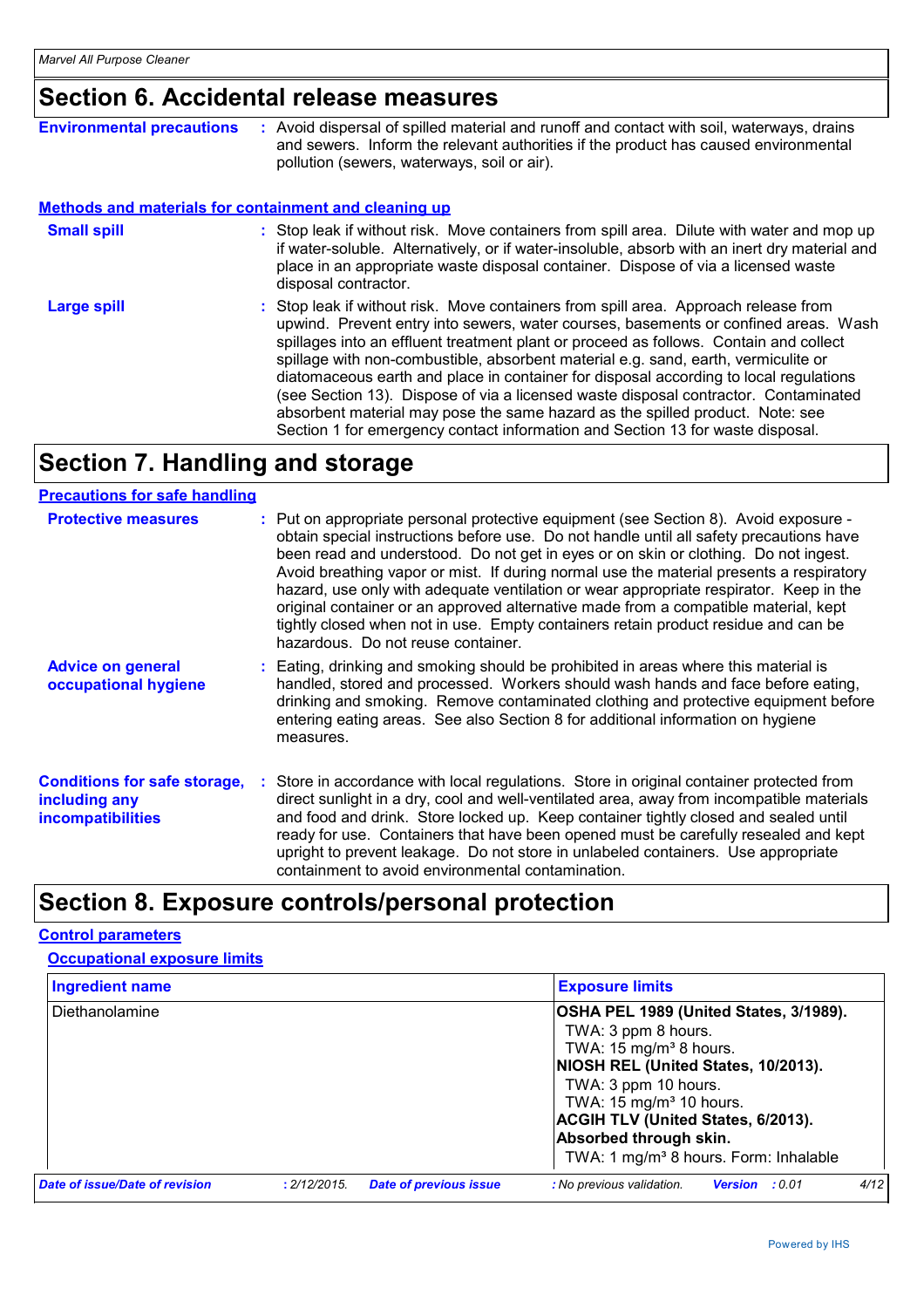### **Section 8. Exposure controls/personal protection**

|                 | fraction and vapor                     |
|-----------------|----------------------------------------|
| 2-butoxyethanol | ACGIH TLV (United States, 6/2013).     |
|                 | TWA: 20 ppm 8 hours.                   |
|                 | OSHA PEL 1989 (United States, 3/1989). |
|                 | Absorbed through skin.                 |
|                 | TWA: 25 ppm 8 hours.                   |
|                 | TWA: 120 mg/m <sup>3</sup> 8 hours.    |
|                 | NIOSH REL (United States, 10/2013).    |
|                 | Absorbed through skin.                 |
|                 | TWA: 5 ppm 10 hours.                   |
|                 | TWA: 24 mg/m <sup>3</sup> 10 hours.    |
|                 | OSHA PEL (United States, 2/2013).      |
|                 | Absorbed through skin.                 |
|                 | TWA: 50 ppm 8 hours.                   |
|                 | TWA: 240 mg/m <sup>3</sup> 8 hours.    |
|                 |                                        |

| <b>Appropriate engineering</b><br><b>controls</b> | : If user operations generate dust, fumes, gas, vapor or mist, use process enclosures,<br>local exhaust ventilation or other engineering controls to keep worker exposure to<br>airborne contaminants below any recommended or statutory limits.                                                                                |
|---------------------------------------------------|---------------------------------------------------------------------------------------------------------------------------------------------------------------------------------------------------------------------------------------------------------------------------------------------------------------------------------|
| <b>Environmental exposure</b><br><b>controls</b>  | : Emissions from ventilation or work process equipment should be checked to ensure<br>they comply with the requirements of environmental protection legislation. In some<br>cases, fume scrubbers, filters or engineering modifications to the process equipment<br>will be necessary to reduce emissions to acceptable levels. |

#### **Individual protection measures**

| <b>Hygiene measures</b>       | : Wash hands, forearms and face thoroughly after handling chemical products, before<br>eating, smoking and using the lavatory and at the end of the working period.<br>Appropriate techniques should be used to remove potentially contaminated clothing.<br>Wash contaminated clothing before reusing. Ensure that eyewash stations and safety<br>showers are close to the workstation location.                                                                                                                                                                                                                      |
|-------------------------------|------------------------------------------------------------------------------------------------------------------------------------------------------------------------------------------------------------------------------------------------------------------------------------------------------------------------------------------------------------------------------------------------------------------------------------------------------------------------------------------------------------------------------------------------------------------------------------------------------------------------|
| <b>Eye/face protection</b>    | : Safety eyewear complying with an approved standard should be used when a risk<br>assessment indicates this is necessary to avoid exposure to liquid splashes, mists,<br>gases or dusts. If contact is possible, the following protection should be worn, unless<br>the assessment indicates a higher degree of protection: chemical splash goggles.                                                                                                                                                                                                                                                                  |
| <b>Skin protection</b>        |                                                                                                                                                                                                                                                                                                                                                                                                                                                                                                                                                                                                                        |
| <b>Hand protection</b>        | : Chemical-resistant, impervious gloves complying with an approved standard should be<br>worn at all times when handling chemical products if a risk assessment indicates this is<br>necessary. Considering the parameters specified by the glove manufacturer, check<br>during use that the gloves are still retaining their protective properties. It should be<br>noted that the time to breakthrough for any glove material may be different for different<br>glove manufacturers. In the case of mixtures, consisting of several substances, the<br>protection time of the gloves cannot be accurately estimated. |
| <b>Body protection</b>        | : Personal protective equipment for the body should be selected based on the task being<br>performed and the risks involved and should be approved by a specialist before<br>handling this product.                                                                                                                                                                                                                                                                                                                                                                                                                    |
| <b>Other skin protection</b>  | : Appropriate footwear and any additional skin protection measures should be selected<br>based on the task being performed and the risks involved and should be approved by a<br>specialist before handling this product.                                                                                                                                                                                                                                                                                                                                                                                              |
| <b>Respiratory protection</b> | : Use a properly fitted, air-purifying or air-fed respirator complying with an approved<br>standard if a risk assessment indicates this is necessary. Respirator selection must be<br>based on known or anticipated exposure levels, the hazards of the product and the safe<br>working limits of the selected respirator.                                                                                                                                                                                                                                                                                             |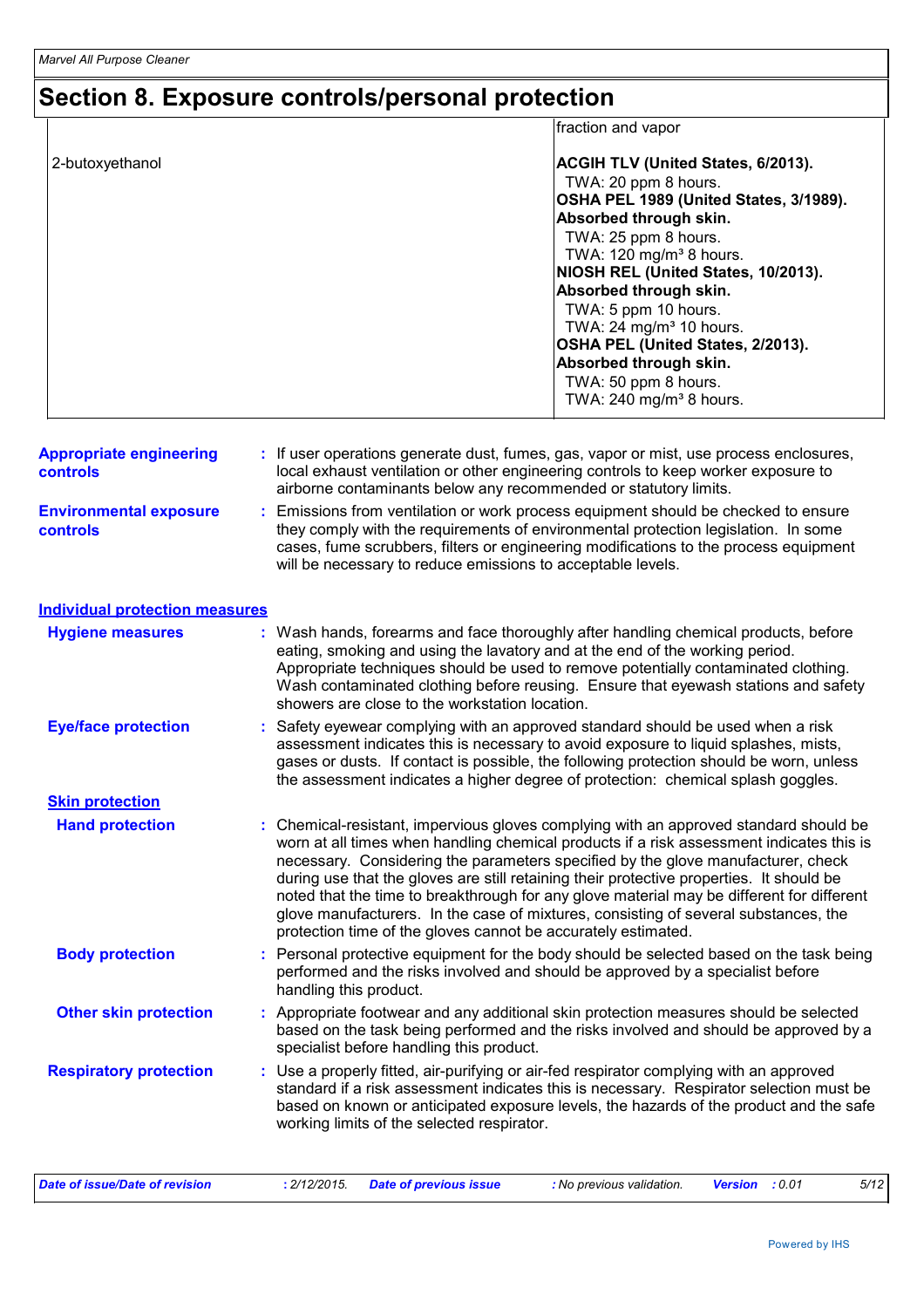### **Section 9. Physical and chemical properties**

### **Appearance**

| <b>Physical state</b>                             | : Liquid                                                                                                                                        |
|---------------------------------------------------|-------------------------------------------------------------------------------------------------------------------------------------------------|
| <b>Color</b>                                      | Brown                                                                                                                                           |
| Odor                                              | : Sassafras                                                                                                                                     |
| <b>Odor threshold</b>                             | : Not available                                                                                                                                 |
| pH                                                | $: 8.7 \text{ to } 9.7$                                                                                                                         |
| <b>Melting point</b>                              | : $0^{\circ}$ C (32 $^{\circ}$ F)                                                                                                               |
| <b>Boiling point</b>                              | : $100^{\circ}$ C (212 $^{\circ}$ F)                                                                                                            |
| <b>Flash point</b>                                | : Closed cup: >93.334°C (>200°F)                                                                                                                |
| <b>Evaporation rate</b>                           | : Not available                                                                                                                                 |
| <b>Flammability (solid, gas)</b>                  | : Not available                                                                                                                                 |
| Lower and upper explosive<br>(flammable) limits   | : Not available                                                                                                                                 |
| <b>Vapor pressure</b>                             | $:$ <4 kPa (<30 mm Hg) [room temperature]                                                                                                       |
| <b>Vapor density</b>                              | : $<$ 1 [Air = 1]                                                                                                                               |
| <b>Specific gravity</b>                           | $: 1$ g/cm <sup>3</sup>                                                                                                                         |
| <b>Solubility</b>                                 | : Not available                                                                                                                                 |
| <b>Partition coefficient: n-</b><br>octanol/water | $:$ Not available                                                                                                                               |
| <b>Auto-ignition temperature</b>                  | : Not available                                                                                                                                 |
| <b>Viscosity</b>                                  | : Not available                                                                                                                                 |
| <b>VOC content</b>                                | $: 2.7\%$                                                                                                                                       |
|                                                   | VOCs are calculated following the requirements under 40 CFR, Part 59, Subpart C for Consumer Products and Subpart D for Architectural Coatings. |

### **Section 10. Stability and reactivity**

| <b>Reactivity</b>                            | : No specific test data related to reactivity available for this product or its ingredients.              |
|----------------------------------------------|-----------------------------------------------------------------------------------------------------------|
| <b>Chemical stability</b>                    | : The product is stable.                                                                                  |
| <b>Possibility of hazardous</b><br>reactions | : Under normal conditions of storage and use, hazardous reactions will not occur.                         |
| <b>Conditions to avoid</b>                   | : No specific data.                                                                                       |
| Incompatible materials                       | : No specific data.                                                                                       |
| <b>Hazardous decomposition</b><br>products   | : Under normal conditions of storage and use, hazardous decomposition products should<br>not be produced. |

| Date of issue/Date of revision | : 2/12/2015. Date of previous issue | : No previous validation. | <b>Version</b> :0.01 |  |
|--------------------------------|-------------------------------------|---------------------------|----------------------|--|
|--------------------------------|-------------------------------------|---------------------------|----------------------|--|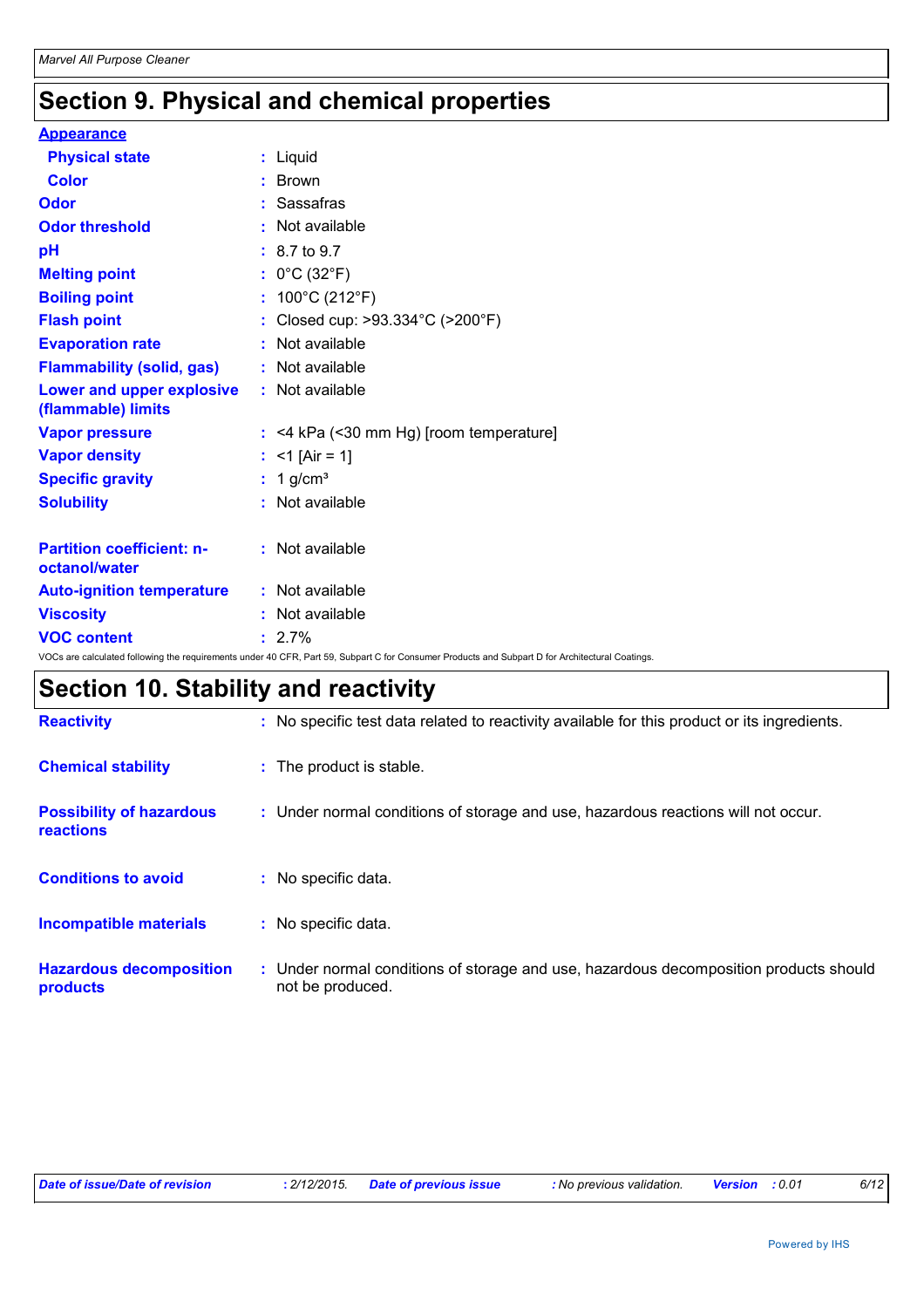### **Section 11. Toxicological information**

#### **Information on toxicological effects**

#### **Acute toxicity**

| <b>Product/ingredient name</b> | <b>Result</b> | <b>Species</b> | <b>Dose</b>           | <b>Exposure</b> |
|--------------------------------|---------------|----------------|-----------------------|-----------------|
| Coconut oil diethanolamide     | LD50 Dermal   | Rabbit         | 12200 mg/kg           |                 |
|                                | LD50 Oral     | Rat            | 1600 mg/kg            |                 |
| Diethanolamine                 | LD50 Dermal   | Rabbit         | 12200 mg/kg           |                 |
|                                | LD50 Oral     | Rat            | $ 710 \text{ mg/kg} $ |                 |
| 2-butoxyethanol                | LD50 Dermal   | Rat            | >2000 mg/kg           |                 |
|                                | LD50 Oral     | Rat            | 1300 mg/kg            |                 |

#### **Irritation/Corrosion**

| <b>Product/ingredient name</b> | <b>Result</b>            | <b>Species</b> | <b>Score</b> | <b>Exposure</b> | <b>Observation</b>       |
|--------------------------------|--------------------------|----------------|--------------|-----------------|--------------------------|
| Coconut oil diethanolamide     | Eyes - Severe irritant   | Rabbit         |              | 100             |                          |
|                                |                          |                |              | microliters     |                          |
|                                | Skin - Moderate irritant | Rabbit         |              | 300             | $\overline{\phantom{0}}$ |
|                                |                          |                |              | microliters     |                          |
| Diethanolamine                 | Eyes - Severe irritant   | Rabbit         |              | 24 hours 750    | $\overline{\phantom{a}}$ |
|                                |                          |                |              | Micrograms      |                          |
|                                | Eyes - Severe irritant   | Rabbit         |              | 5500            |                          |
|                                |                          |                |              | milligrams      |                          |
|                                | Skin - Mild irritant     | Rabbit         |              | 24 hours 500    |                          |
|                                |                          |                |              | milligrams      |                          |
|                                | Skin - Mild irritant     | Rabbit         |              | 50 milligrams   |                          |
| 2-butoxyethanol                | Eyes - Moderate irritant | Rabbit         |              | 24 hours 100    |                          |
|                                |                          |                |              | milligrams      |                          |
|                                | Eyes - Severe irritant   | Rabbit         |              | 100             |                          |
|                                |                          |                |              | milligrams      |                          |
|                                | Skin - Mild irritant     | Rabbit         |              | 500             |                          |
|                                |                          |                |              | milligrams      |                          |

#### **Sensitization**

Not available.

#### **Mutagenicity**

Not available.

#### **Carcinogenicity**

Not available.

#### **Classification**

| <b>Product/ingredient name</b>                 | <b>OSHA</b> | <b>IARC</b> | <b>NTP</b> |
|------------------------------------------------|-------------|-------------|------------|
| l Coconut oil diethanolamide<br>Diethanolamine |             | 2B<br>2B    |            |
| 2-butoxyethanol                                |             |             |            |

#### **Reproductive toxicity**

Not available.

#### **Teratogenicity**

Not available.

#### **Specific target organ toxicity (single exposure)**

Not available.

#### **Specific target organ toxicity (repeated exposure)**

Not available.

|  |  | Date of issue/Date of revision |  |
|--|--|--------------------------------|--|
|  |  |                                |  |

*Date of issue/Date of revision* **:** *2/12/2015. Date of previous issue : No previous validation. Version : 0.01 7/12*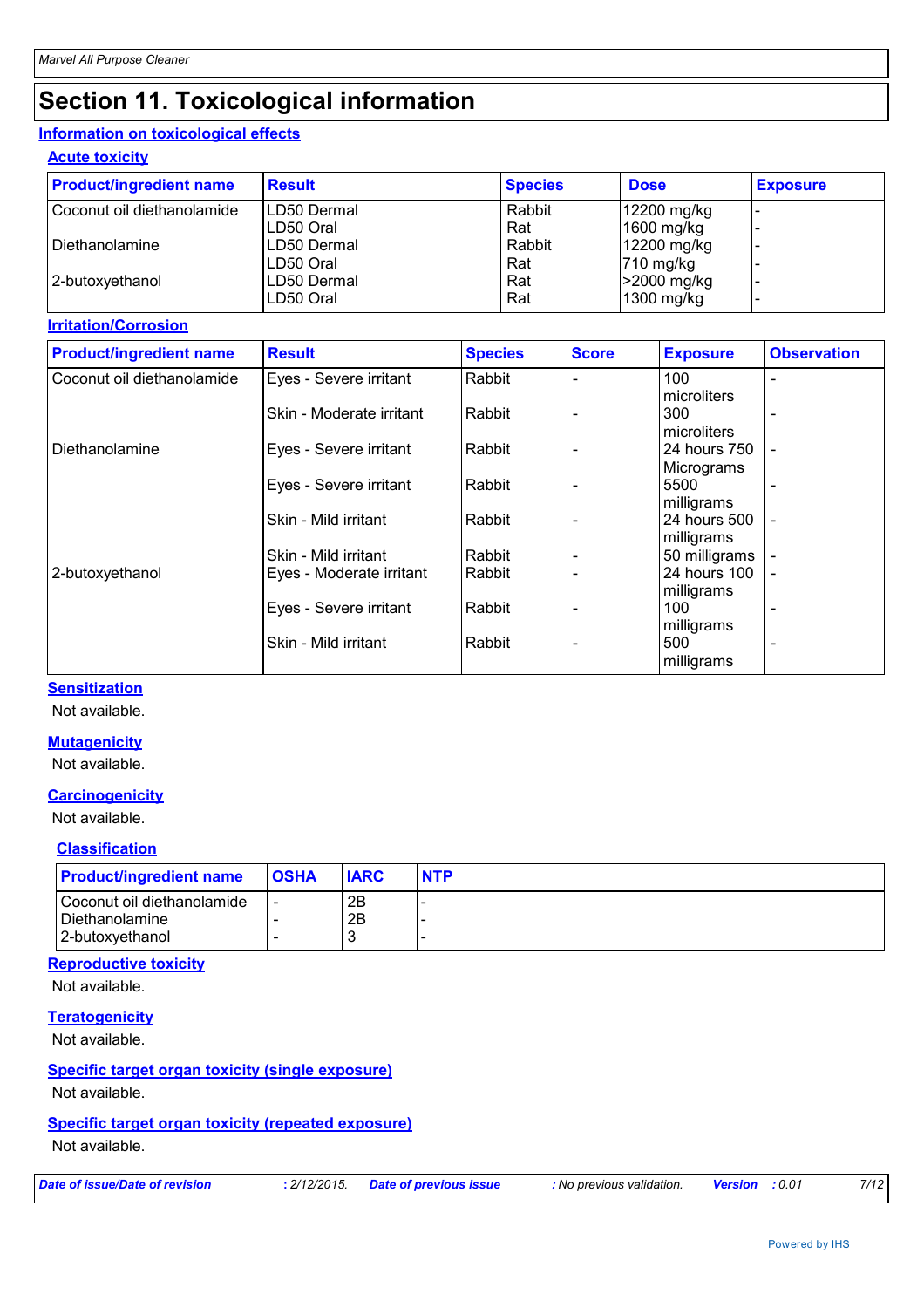## **Section 11. Toxicological information**

#### **Aspiration hazard**

Not available.

| <b>Information on the likely</b><br>routes of exposure | : Not available                                                                                                     |  |  |  |
|--------------------------------------------------------|---------------------------------------------------------------------------------------------------------------------|--|--|--|
| <b>Potential acute health effects</b>                  |                                                                                                                     |  |  |  |
| <b>Eye contact</b>                                     | : Causes serious eye irritation.                                                                                    |  |  |  |
| <b>Inhalation</b>                                      | Exposure to decomposition products may cause a health hazard. Serious effects may<br>be delayed following exposure. |  |  |  |
| <b>Skin contact</b>                                    | : No known significant effects or critical hazards.                                                                 |  |  |  |
| <b>Ingestion</b>                                       | : Irritating to mouth, throat and stomach.                                                                          |  |  |  |
|                                                        | Symptoms related to the physical, chemical and toxicological characteristics                                        |  |  |  |
| <b>Eye contact</b>                                     | : Adverse symptoms may include the following:<br>pain or irritation<br>watering<br>redness                          |  |  |  |
| <b>Inhalation</b>                                      | : No specific data.                                                                                                 |  |  |  |
| <b>Skin contact</b>                                    | : No specific data.                                                                                                 |  |  |  |
| <b>Ingestion</b>                                       | : No specific data.                                                                                                 |  |  |  |
|                                                        | Delayed and immediate effects and also chronic effects from short and long term exposure                            |  |  |  |
| <b>Short term exposure</b>                             |                                                                                                                     |  |  |  |
| <b>Potential immediate</b><br>effects                  | : Not available                                                                                                     |  |  |  |
| <b>Potential delayed effects</b>                       | $:$ Not available                                                                                                   |  |  |  |
| <b>Long term exposure</b>                              |                                                                                                                     |  |  |  |
| <b>Potential immediate</b><br>effects                  | : Not available                                                                                                     |  |  |  |
| <b>Potential delayed effects</b>                       | : Not available                                                                                                     |  |  |  |
| <b>Potential chronic health effects</b>                |                                                                                                                     |  |  |  |
| Not available.                                         |                                                                                                                     |  |  |  |
| <b>General</b>                                         | : No known significant effects or critical hazards.                                                                 |  |  |  |
| <b>Carcinogenicity</b>                                 | Suspected of causing cancer. Risk of cancer depends on duration and level of<br>exposure.                           |  |  |  |
| <b>Mutagenicity</b>                                    | No known significant effects or critical hazards.                                                                   |  |  |  |
| <b>Teratogenicity</b>                                  | : No known significant effects or critical hazards.                                                                 |  |  |  |
| <b>Developmental effects</b>                           | No known significant effects or critical hazards.                                                                   |  |  |  |
| <b>Fertility effects</b>                               | No known significant effects or critical hazards.                                                                   |  |  |  |
|                                                        |                                                                                                                     |  |  |  |

#### **Numerical measures of toxicity**

| <b>Acute toxicity estimates</b> |                  |  |  |  |
|---------------------------------|------------------|--|--|--|
| Route                           | <b>ATE value</b> |  |  |  |
| Oral                            | 11131.4 mg/kg    |  |  |  |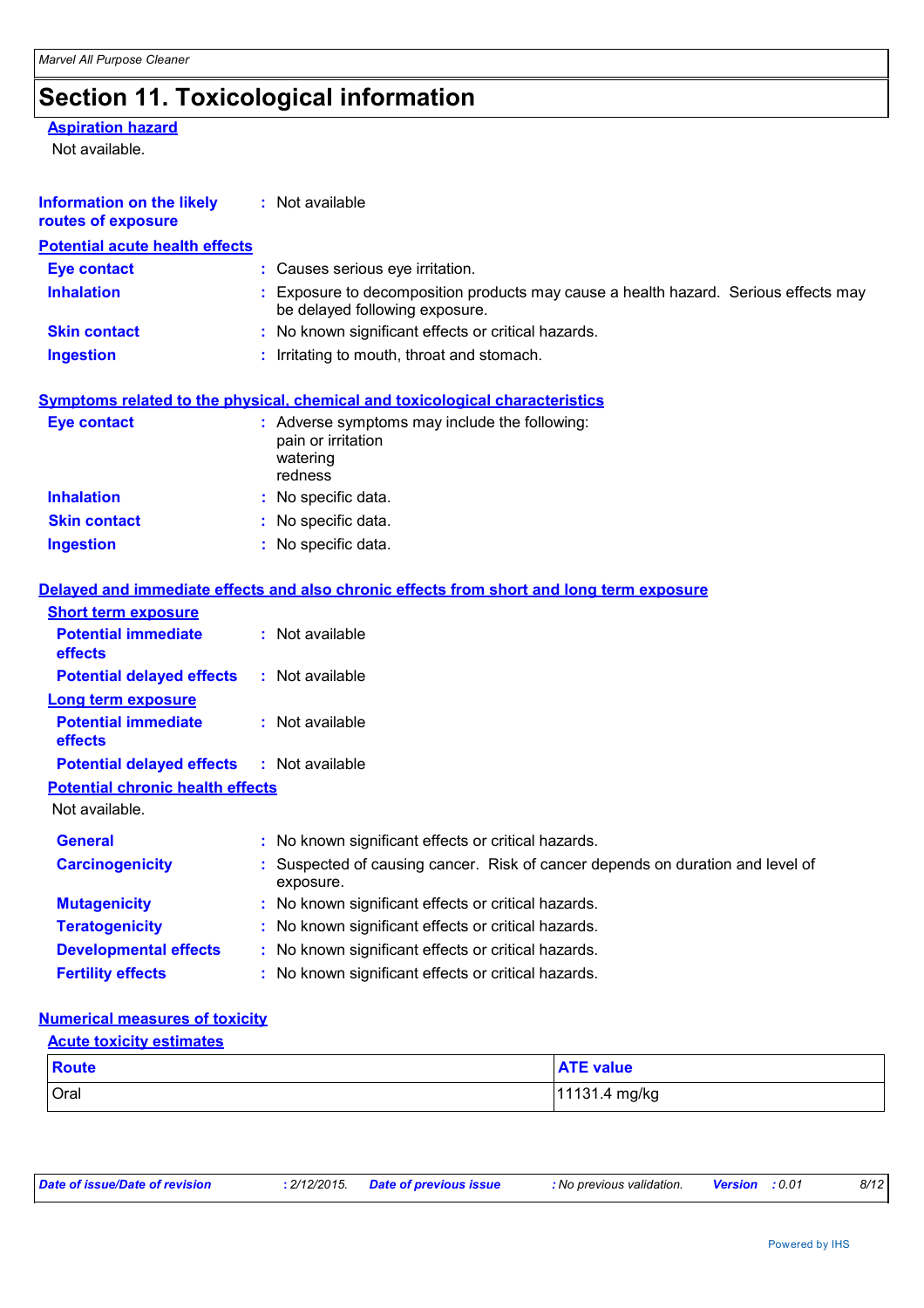### **Section 12. Ecological information**

| <b>Toxicity</b>                |                                                                                                                 |                                                                                      |                                  |  |  |  |
|--------------------------------|-----------------------------------------------------------------------------------------------------------------|--------------------------------------------------------------------------------------|----------------------------------|--|--|--|
| <b>Product/ingredient name</b> | <b>Result</b>                                                                                                   | <b>Species</b>                                                                       | <b>Exposure</b>                  |  |  |  |
| Diethanolamine                 | Acute EC50 12 mg/l Fresh water                                                                                  | Algae - Pseudokirchneriella<br>subcapitata                                           | 96 hours                         |  |  |  |
|                                | Acute LC50 28800 µg/l Fresh water                                                                               | Crustaceans - Ceriodaphnia<br>dubia - Neonate                                        | 48 hours                         |  |  |  |
|                                | Acute LC50 2150 µg/l Fresh water                                                                                | Daphnia - Daphnia pulex                                                              | 48 hours                         |  |  |  |
|                                | Acute LC50 100 mg/l Fresh water                                                                                 | Fish - Pimephales promelas -<br>Juvenile (Fledgling, Hatchling,<br>Weanling)         | 96 hours                         |  |  |  |
| 2-butoxyethanol                | Acute EC50 1000 mg/l Fresh water<br>Acute LC50 800000 µg/l Marine water<br>Acute LC50 1250000 µg/l Marine water | Daphnia - Daphnia magna<br>Crustaceans - Crangon crangon<br>Fish - Menidia beryllina | 48 hours<br>48 hours<br>96 hours |  |  |  |

#### **Persistence and degradability**

Not available.

#### **Bioaccumulative potential**

| <b>Product/ingredient name</b> | $\mathsf{LogP}_\mathsf{ow}$ | <b>BCF</b> | <b>Potential</b> |
|--------------------------------|-----------------------------|------------|------------------|
| Diethanolamine                 | 1.43                        |            | low              |
| 2-butoxyethanol                | 0.81                        |            | low              |

#### **Mobility in soil**

| <b>Soil/water partition</b> | : Not available |
|-----------------------------|-----------------|
| <b>coefficient (Koc)</b>    |                 |

#### **Other adverse effects** : No known significant effects or critical hazards.

### **Section 13. Disposal considerations**

| of this product, solutions and any by-products should at all times comply with the<br>and sewers. | requirements of environmental protection and waste disposal legislation and any<br>regional local authority requirements. Dispose of surplus and non-recyclable products<br>via a licensed waste disposal contractor. Waste should not be disposed of untreated to<br>the sewer unless fully compliant with the requirements of all authorities with jurisdiction.<br>Waste packaging should be recycled. Incineration or landfill should only be considered<br>when recycling is not feasible. This material and its container must be disposed of in a<br>safe way. Care should be taken when handling emptied containers that have not been<br>cleaned or rinsed out. Empty containers or liners may retain some product residues.<br>Avoid dispersal of spilled material and runoff and contact with soil, waterways, drains |
|---------------------------------------------------------------------------------------------------|----------------------------------------------------------------------------------------------------------------------------------------------------------------------------------------------------------------------------------------------------------------------------------------------------------------------------------------------------------------------------------------------------------------------------------------------------------------------------------------------------------------------------------------------------------------------------------------------------------------------------------------------------------------------------------------------------------------------------------------------------------------------------------------------------------------------------------|
|---------------------------------------------------------------------------------------------------|----------------------------------------------------------------------------------------------------------------------------------------------------------------------------------------------------------------------------------------------------------------------------------------------------------------------------------------------------------------------------------------------------------------------------------------------------------------------------------------------------------------------------------------------------------------------------------------------------------------------------------------------------------------------------------------------------------------------------------------------------------------------------------------------------------------------------------|

### **Section 14. Transport information**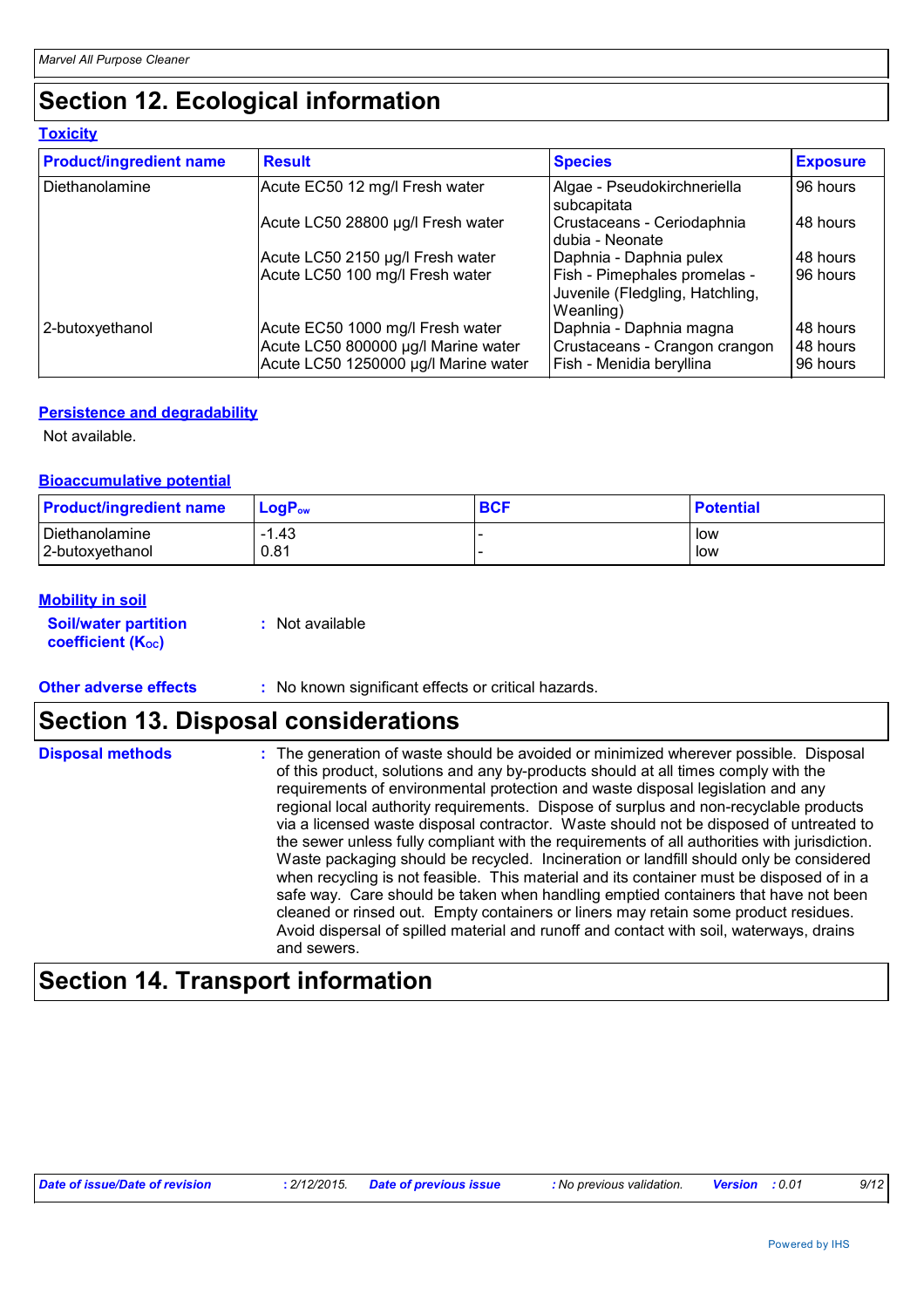### **Section 14. Transport information**

|                                      | <b>DOT Classification</b> | <b>IMDG</b>              | <b>IATA</b>              |
|--------------------------------------|---------------------------|--------------------------|--------------------------|
| <b>UN number</b>                     | Not regulated             | Not regulated            | Not regulated            |
| <b>UN proper shipping</b><br>name    | $\overline{\phantom{a}}$  |                          | $\overline{\phantom{0}}$ |
| <b>Transport hazard</b><br>class(es) | $\overline{\phantom{a}}$  | $\overline{\phantom{0}}$ | $\overline{\phantom{0}}$ |
| <b>Packing group</b>                 | $\overline{\phantom{a}}$  | $\overline{\phantom{0}}$ | -                        |
| <b>Environmental</b><br>hazards      | No.                       | No.                      | No.                      |
| <b>Additional</b><br>information     | $\overline{\phantom{0}}$  |                          |                          |

**Special precautions for user** : Transport within user's premises: always transport in closed containers that are upright and secure. Ensure that persons transporting the product know what to do in the event of an accident or spillage.

**Transport in bulk according :** Not available. **to Annex II of MARPOL 73/78 and the IBC Code**

### **Section 15. Regulatory information**

| <b>U.S. Federal regulations</b> |  | <b>United States inventory (TSCA 8b)</b> : All components are listed or exempted. |  |
|---------------------------------|--|-----------------------------------------------------------------------------------|--|
|                                 |  |                                                                                   |  |

| <b>Clean Air Act Section 112 : Listed</b><br>(b) Hazardous Air<br><b>Pollutants (HAPs)</b>                                                                                                                                     |                                                                      |
|--------------------------------------------------------------------------------------------------------------------------------------------------------------------------------------------------------------------------------|----------------------------------------------------------------------|
| <b>SARA 311/312</b>                                                                                                                                                                                                            |                                                                      |
| <b>Classification</b>                                                                                                                                                                                                          | : Immediate (acute) health hazard<br>Delayed (chronic) health hazard |
| A a constantibility of the figures of the constant of the control of the control of the control of the control of the control of the control of the control of the control of the control of the control of the control of the |                                                                      |

#### **Composition/information on ingredients**

| <b>Name</b>                | $\frac{9}{6}$ | <b>Fire</b><br><b>hazard</b> | <b>Sudden</b><br><b>release of</b><br><b>pressure</b> | <b>Reactive</b> | Immediate<br>(acute)<br>health<br>hazard | <b>Delayed</b><br>(chronic)<br>health<br>hazard |
|----------------------------|---------------|------------------------------|-------------------------------------------------------|-----------------|------------------------------------------|-------------------------------------------------|
| Coconut oil diethanolamide | $5 - 10$      | No.                          | No.                                                   | No.             | Yes.                                     | Yes.                                            |
| l Diethanolamine           | - 5           | No.                          | No.                                                   | No.             | Yes.                                     | Yes.                                            |
| 2-butoxyethanol            | - 5           | Yes.                         | No.                                                   | No.             | Yes.                                     | No.                                             |

#### **SARA 313**

|                           | <b>Product name</b> | <b>CAS number</b> | %   |
|---------------------------|---------------------|-------------------|-----|
| <b>Form R</b> - Reporting | l Diethanolamine    | $111 - 42 - 2$    | 2.4 |
| requirements              | 2-butoxyethanol     | $111 - 76 - 2$    |     |

SARA 313 notifications must not be detached from the SDS and any copying and redistribution of the SDS shall include copying and redistribution of the notice attached to copies of the SDS subsequently redistributed.

| Date of issue/Date of revision | : 2/12/2015. Date of previous issue | : No previous validation. | <b>Version</b> : 0.01 | 10/12 |
|--------------------------------|-------------------------------------|---------------------------|-----------------------|-------|
|                                |                                     |                           |                       |       |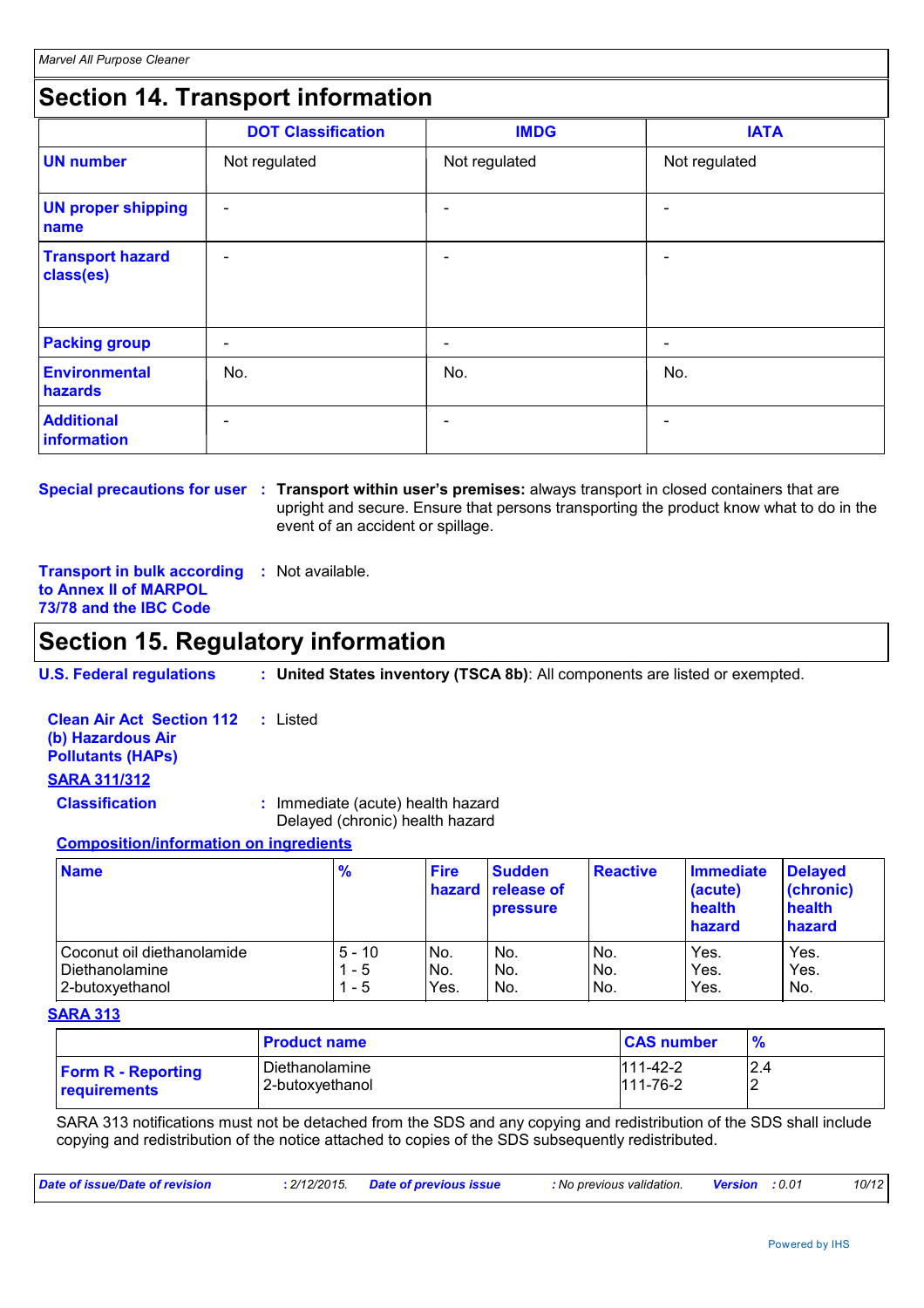### **Section 15. Regulatory information**

#### **State regulations**

#### **California Prop. 65**

**WARNING:** This product contains a chemical known to the State of California to cause cancer.

| Ingredient name              | <b>Cancer</b> | <b>Reproductive</b> | No significant risk<br>level | <b>Maximum</b><br>acceptable dosage<br><b>level</b> |
|------------------------------|---------------|---------------------|------------------------------|-----------------------------------------------------|
| l Coconut oil diethanolamide | Yes.          | No.                 | No.                          | No.                                                 |
| Diethanolamine               | Yes.          | INo.                | No.                          | No.                                                 |

#### **International regulations**

**Canada inventory :** All components are listed or exempted.

### **Section 16. Other information**





**Caution: HMIS® ratings are based on a 0-4 rating scale, with 0 representing minimal hazards or risks, and 4 representing significant hazards or risks Although HMIS® ratings are not required on SDSs under 29 CFR 1910. 1200, the preparer may choose to provide them. HMIS® ratings are to be used with a fully implemented HMIS® program. HMIS® is a registered mark of the National Paint & Coatings Association (NPCA). HMIS® materials may be purchased exclusively from J. J. Keller (800) 327-6868.**

**The customer is responsible for determining the PPE code for this material.**

**National Fire Protection Association (U.S.A.)**



**Reprinted with permission from NFPA 704-2001, Identification of the Hazards of Materials for Emergency Response Copyright ©1997, National Fire Protection Association, Quincy, MA 02269. This reprinted material is not the complete and official position of the National Fire Protection Association, on the referenced subject which is represented only by the standard in its entirety.**

**Copyright ©2001, National Fire Protection Association, Quincy, MA 02269. This warning system is intended to be interpreted and applied only by properly trained individuals to identify fire, health and reactivity hazards of chemicals. The user is referred to certain limited number of chemicals with recommended classifications in NFPA 49 and NFPA 325, which would be used as a guideline only. Whether the chemicals are classified by NFPA or not, anyone using the 704 systems to classify chemicals does so at their own risk.**

| <b>History</b>                    |                           |
|-----------------------------------|---------------------------|
| <b>Date of printing</b>           | : 2/12/2015.              |
| Date of issue/Date of<br>revision | : 2/12/2015.              |
| Date of previous issue            | : No previous validation. |